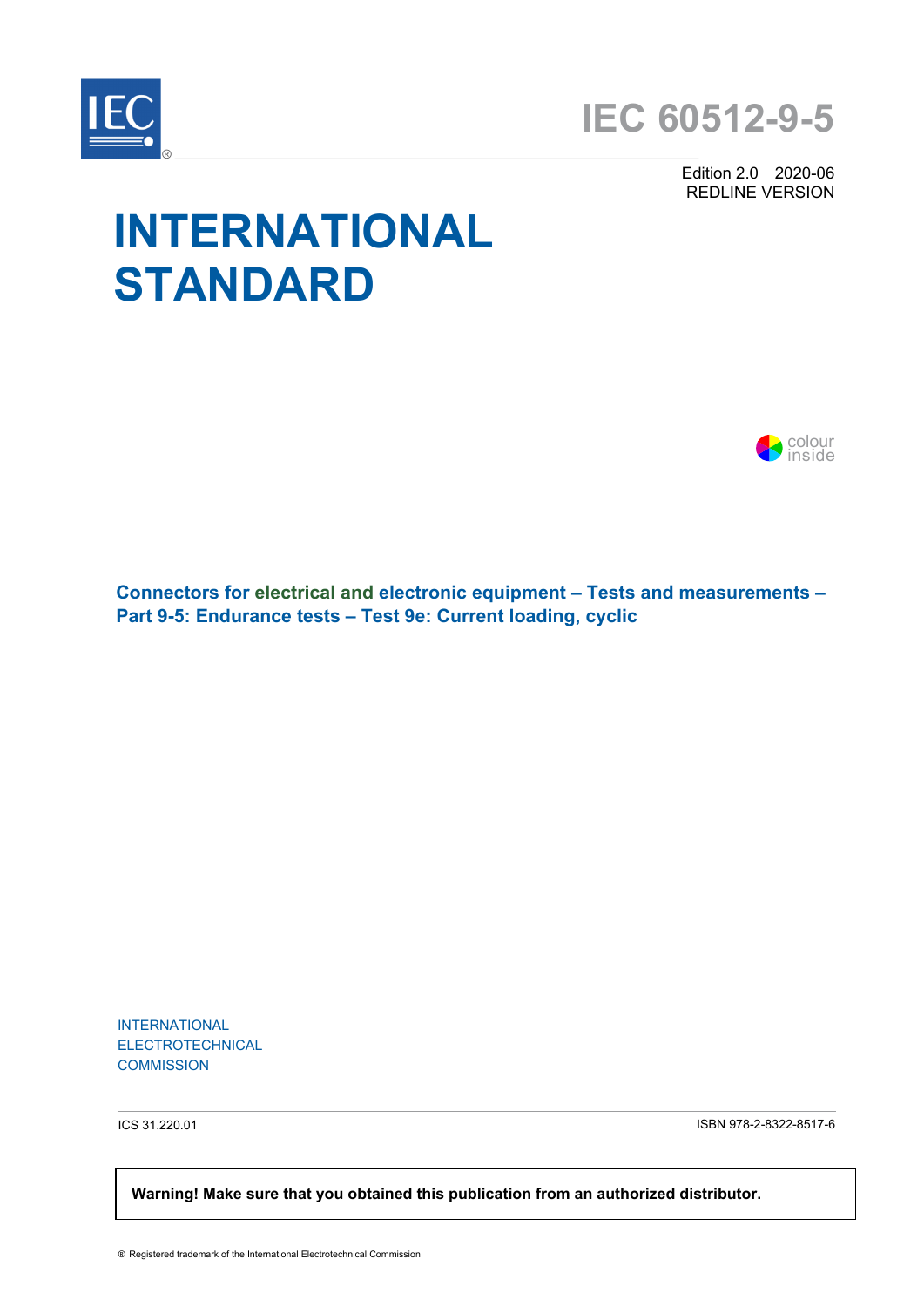# $-2 -$  IEC 60512-9-5:2020 RLV © IEC 2020

# CONTENTS

| 1              |  |  |  |  |
|----------------|--|--|--|--|
| 2              |  |  |  |  |
| 3              |  |  |  |  |
| 4              |  |  |  |  |
| 4 <sub>1</sub> |  |  |  |  |
| 4.2            |  |  |  |  |
| 4.3            |  |  |  |  |
| 5              |  |  |  |  |
| 5.1            |  |  |  |  |
| 5.2            |  |  |  |  |
| 5.3            |  |  |  |  |
| 5.3.1          |  |  |  |  |
| 5.3.2          |  |  |  |  |
| 5.3.3          |  |  |  |  |
| 5.4            |  |  |  |  |
| 5.5            |  |  |  |  |
| 6              |  |  |  |  |
|                |  |  |  |  |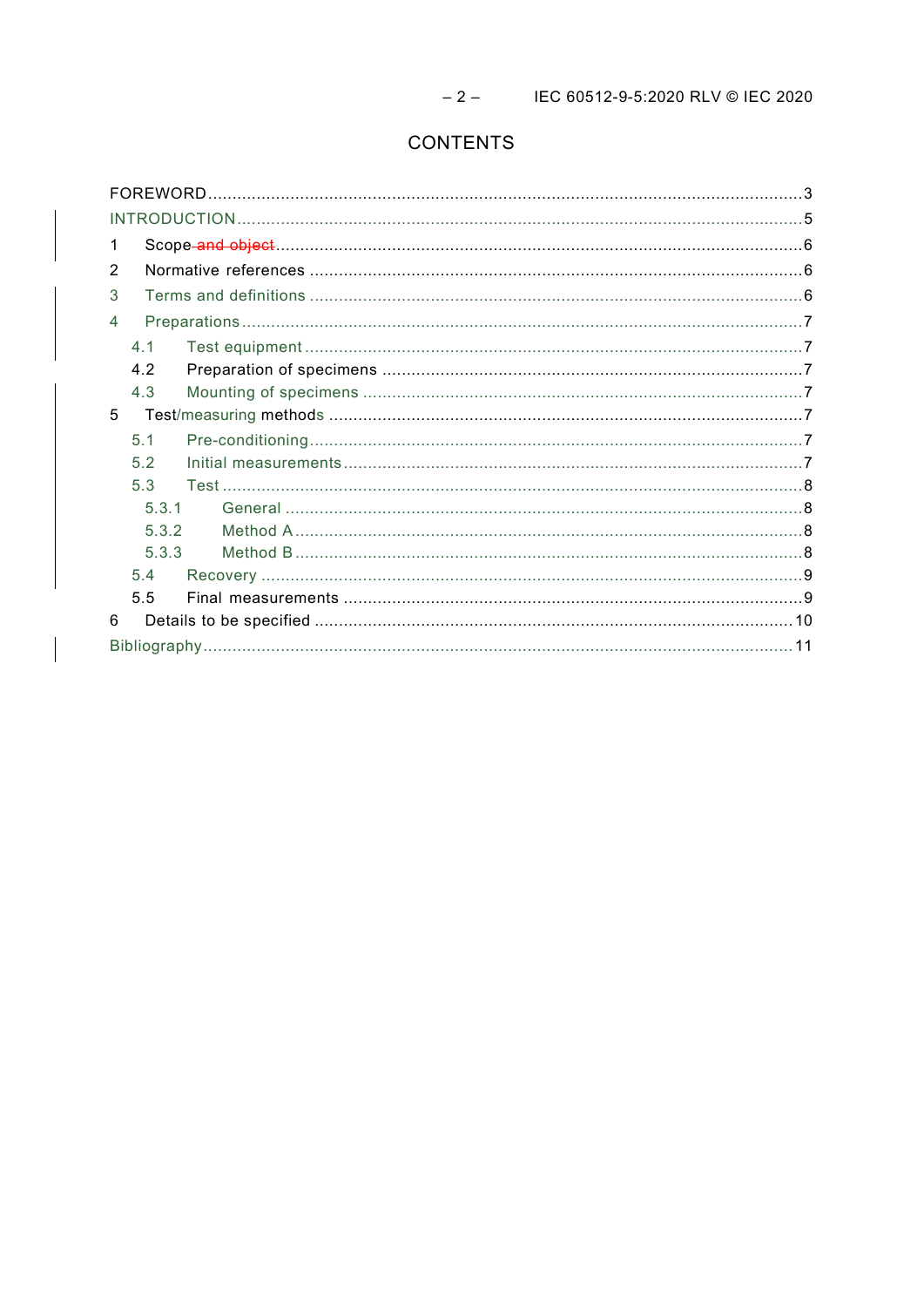## INTERNATIONAL ELECTROTECHNICAL COMMISSION

\_\_\_\_\_\_\_\_\_\_\_\_

## **CONNECTORS FOR ELECTRICAL AND ELECTRONIC EQUIPMENT – TESTS AND MEASUREMENTS –**

#### **Part 9-5: Endurance tests – Test 9e: Current loading, cyclic**

#### FOREWORD

- <span id="page-2-0"></span>1) The International Electrotechnical Commission (IEC) is a worldwide organization for standardization comprising all national electrotechnical committees (IEC National Committees). The object of IEC is to promote international co-operation on all questions concerning standardization in the electrical and electronic fields. To this end and in addition to other activities, IEC publishes International Standards, Technical Specifications, Technical Reports, Publicly Available Specifications (PAS) and Guides (hereafter referred to as "IEC Publication(s)"). Their preparation is entrusted to technical committees; any IEC National Committee interested in the subject dealt with may participate in this preparatory work. International, governmental and nongovernmental organizations liaising with the IEC also participate in this preparation. IEC collaborates closely with the International Organization for Standardization (ISO) in accordance with conditions determined by agreement between the two organizations.
- 2) The formal decisions or agreements of IEC on technical matters express, as nearly as possible, an international consensus of opinion on the relevant subjects since each technical committee has representation from all interested IEC National Committees.
- 3) IEC Publications have the form of recommendations for international use and are accepted by IEC National Committees in that sense. While all reasonable efforts are made to ensure that the technical content of IEC Publications is accurate, IEC cannot be held responsible for the way in which they are used or for any misinterpretation by any end user.
- 4) In order to promote international uniformity, IEC National Committees undertake to apply IEC Publications transparently to the maximum extent possible in their national and regional publications. Any divergence between any IEC Publication and the corresponding national or regional publication shall be clearly indicated in the latter.
- 5) IEC itself does not provide any attestation of conformity. Independent certification bodies provide conformity assessment services and, in some areas, access to IEC marks of conformity. IEC is not responsible for any services carried out by independent certification bodies.
- 6) All users should ensure that they have the latest edition of this publication.
- 7) No liability shall attach to IEC or its directors, employees, servants or agents including individual experts and members of its technical committees and IEC National Committees for any personal injury, property damage or other damage of any nature whatsoever, whether direct or indirect, or for costs (including legal fees) and expenses arising out of the publication, use of, or reliance upon, this IEC Publication or any other IEC Publications.
- 8) Attention is drawn to the Normative references cited in this publication. Use of the referenced publications is indispensable for the correct application of this publication.
- 9) Attention is drawn to the possibility that some of the elements of this IEC Publication may be the subject of patent rights. IEC shall not be held responsible for identifying any or all such patent rights.

**This redline version of the official IEC Standard allows the user to identify the changes made to the previous edition. A vertical bar appears in the margin wherever a change has been made. Additions are in green text, deletions are in strikethrough red text.**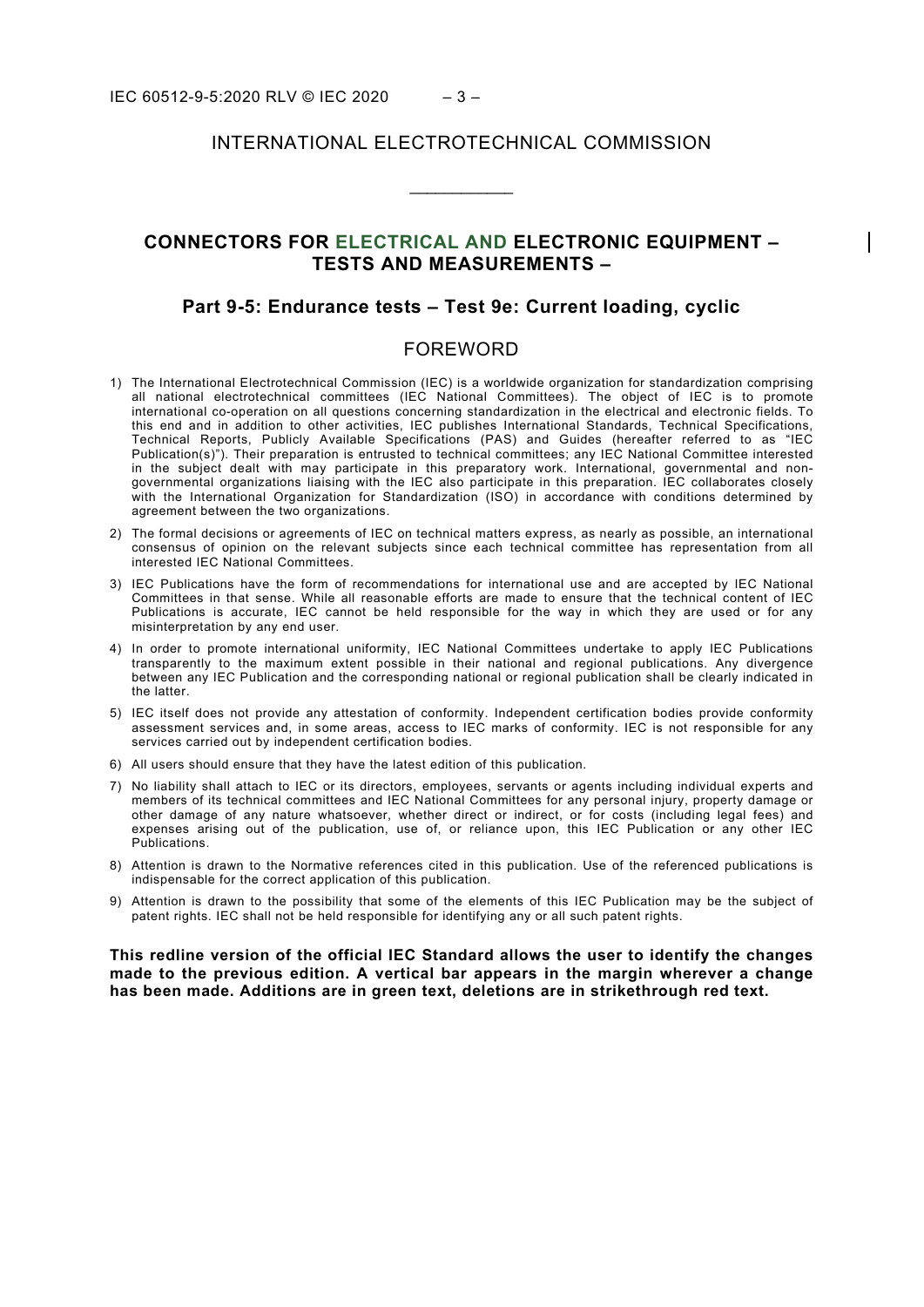International Standard IEC 60512-9-5 has been prepared by subcommittee 48B: Electrical connectors, of IEC technical committee 48: Electrical connectors and mechanical structures for electrical and electronic equipment.

This second edition cancels and replaces the first edition published in 2010. This edition constitutes a technical revision.

This edition includes the following significant technical changes with respect to the previous edition:

- added method B and renamed the former test method as method A, to provide an alternative with more adjustable time "ON" and "OFF" for products with larger thermal mass;
- added introduction to provide background of this revision;

The text of this International Standard is based on the following documents:

| FDIS          | Report on voting |
|---------------|------------------|
| 48B/2803/FDIS | 48B/2819/RVD     |

Full information on the voting for the approval of this International Standard can be found in the report on voting indicated in the above table.

This document has been drafted in accordance with the ISO/IEC Directives, Part 2.

A list of all parts in the IEC 60512 series, published under the general title *Connectors for electrical and electronic equipment – Tests and measurements*, can be found on the IEC website.

The committee has decided that the contents of this document will remain unchanged until the stability date indicated on the IEC website under "http://webstore.iec.ch" in the data related to the specific document. At this date, the document will be

- reconfirmed,
- withdrawn,
- replaced by a revised edition, or
- amended.

**IMPORTANT – The 'colour inside' logo on the cover page of this publication indicates that it contains colours which are considered to be useful for the correct understanding of its contents. Users should therefore print this document using a colour printer.**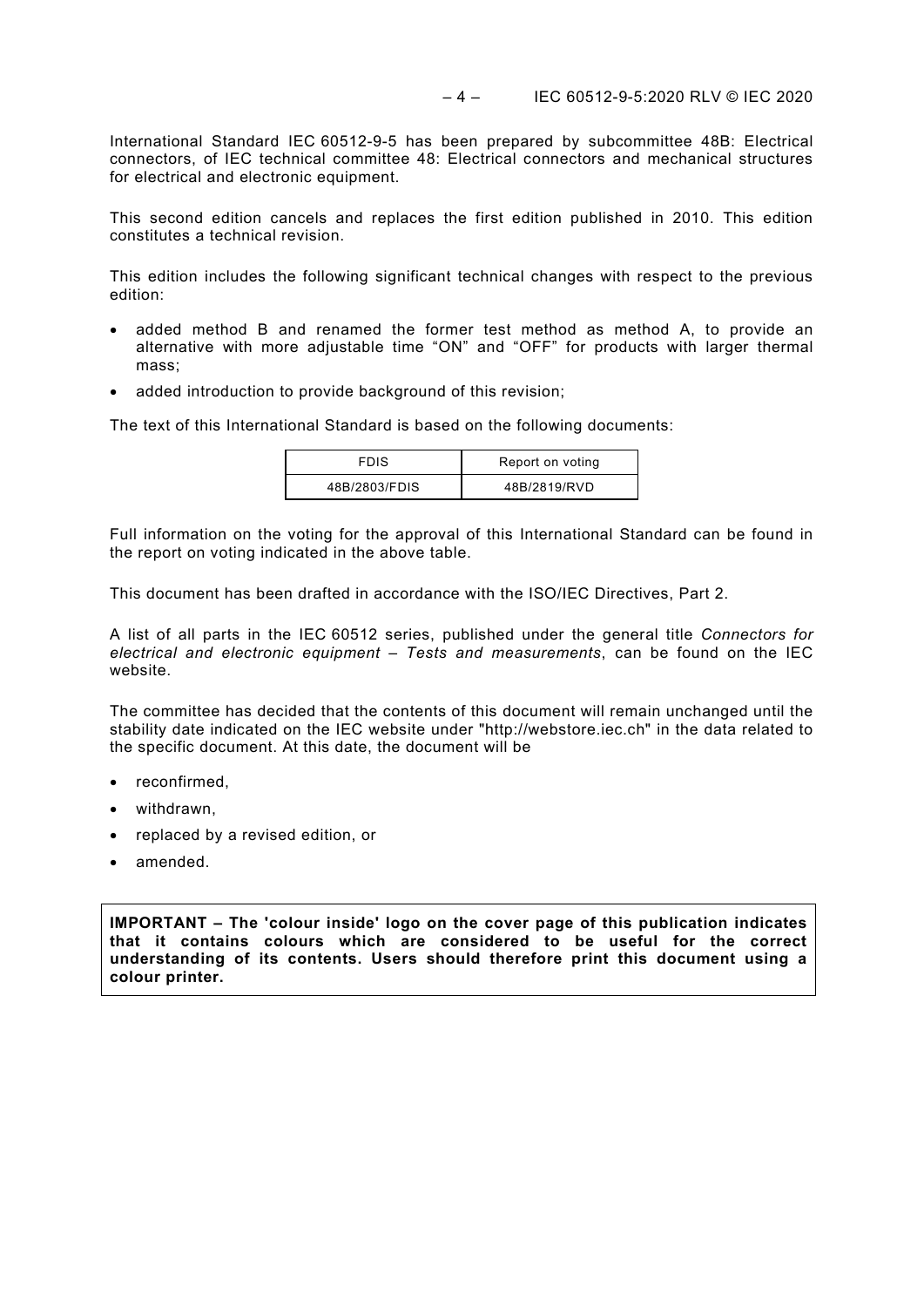#### <span id="page-4-0"></span>IEC 60512-9-5:2020 RLV © IEC 2020 – 5 –

#### INTRODUCTION

The object of this document is to detail a standard method for subjecting solderless connections to a thermal stress conditioning by cyclic current loading, in order to verify the right combination of conductor material, termination material and tool application – if any is required, in view of any possible creep phenomena that might lead to a reduction of performance of the solderless connection.

Although requiring electric power to apply the specified current loading, this test is an endurance test by thermal conditioning, whose aim is to submit specimens of connectors using solderless connections or of solderless connections to a repeated cycling between ambient temperature (normal laboratory conditions) and the upper limiting temperature (ULT) specified for the connector or solderless connection, either by the detail product specification or the manufacturer specification, or by the default values provided in the relevant part of IEC 60352 series.

The way the solderless connection under test acts is affected both by the solderless termination design and material and the attached conductor size and material, as well as by any tool applied to produce the connection, with all relevant settings and accessories as specified for the particular combination of termination and conductor.

Time "ON" represents the "heating" interval necessary to reach the ULT from ambient temperature, time "OFF" represents the "cooling" interval, necessary to cool down the specimen to ambient temperature. The sum of these intervals represents a cycle. Due to the various nature of a solderless connection in terms of size and thermal inertia of the termination and of the attached conductor, the traditional method with fixed duty cycle duration it is not always suitable.

For this reason, two methods are now provided to perform this test:

- method A is the traditional one, with time "ON" of 45 min and time "OFF" of 15 min, that has proven suitable for small-sized solderless connections, e.g. connections employing conductors with cross-sectional area less than or equal to 10 mm<sup>2</sup>. However, even in such cases, depending on the thermal mass of the termination or the conductor (e.g. for a crimped connection), method B may be preferable;
- method B is with time "ON" or time "OFF" to be determined experimentally by the first test cycle. Moreover, heating time by current load may be even abbreviated by increasing and controlling the current load, whereas cooling may be accelerated too, by forced air cooling. Because the number of repeated cycles is the primary factor affecting the severity of this test, long duration times at ULT (highest temperature) and ambient temperature (lowest temperature) may not be necessary for the purpose of this test. This method is suitable for large-sized solderless connections, e.g. connections employing conductors with crosssectional area larger than 10 mm2.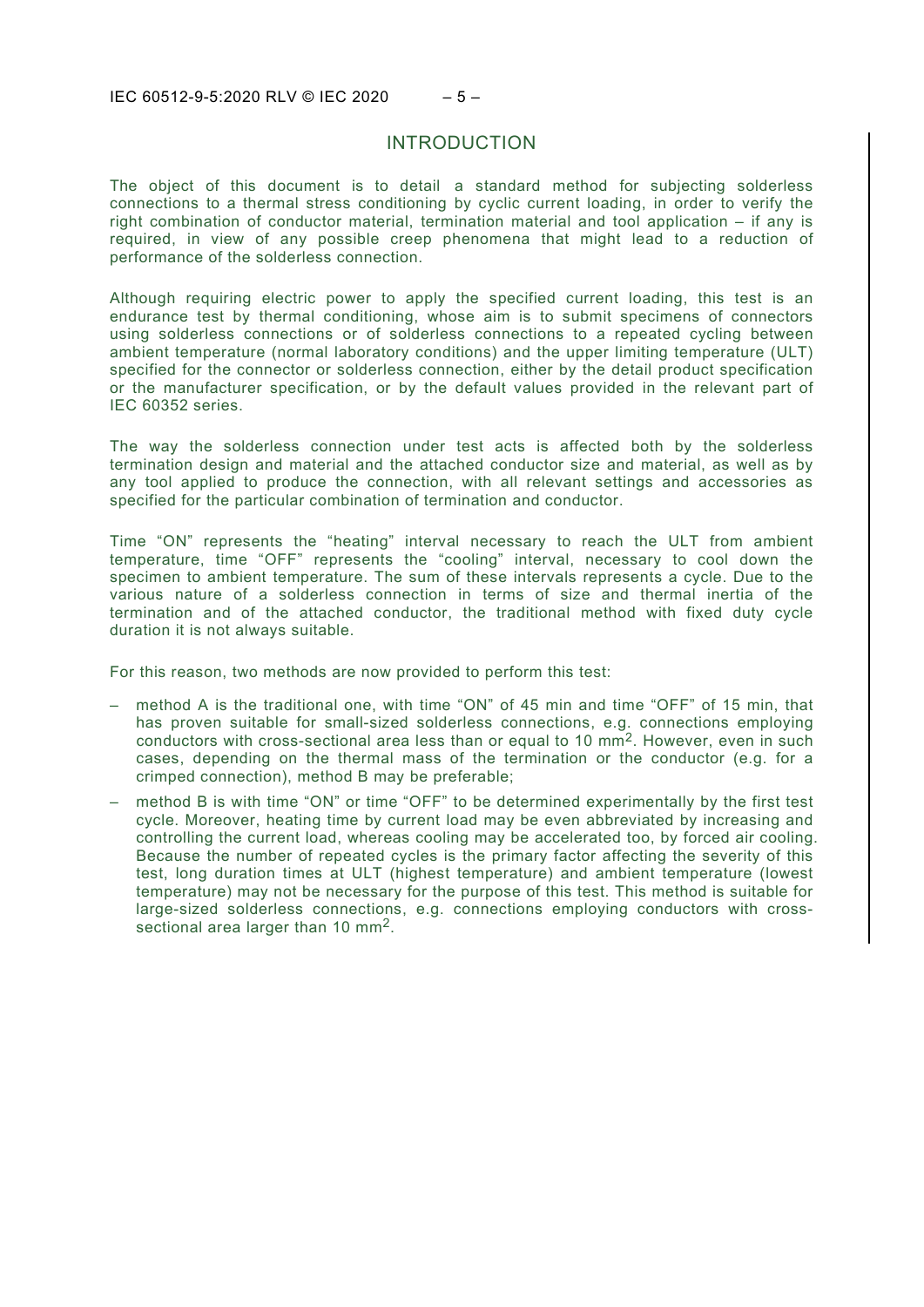# **CONNECTORS FOR ELECTRICAL AND ELECTRONIC EQUIPMENT – TESTS AND MEASUREMENTS –**

#### **Part 9-5: Endurance tests – Test 9e: Current loading, cyclic**

#### <span id="page-5-0"></span>**1 Scope and object**

This part of IEC 60512, when required by the detail product specification, is used for testing connectors or solderless connections within the scope of technical committee 48. It may also be used for similar devices when specified in a detail product specification.

The object of this document is to detail a standard method for subjecting solderless connections to thermal stress conditioning by cyclic current loading.

#### <span id="page-5-1"></span>**2 Normative references**

The following documents are referred to in the text in such a way that some or all of their content constitutes requirements of this document. For dated references, only the edition cited applies. For undated references, the latest edition of the referenced document (including any amendments) applies.

IEC 60352 (all parts), *Solderless connections*

IEC 60512-1:2018, *Connectors for electrical and electronic equipment – Tests and measurements – Part 1: General Generic specification*

IEC 60512-1-1, *Connectors for electronic equipment – Tests and measurements – Part 1-1: General examination – Test 1a: Visual examination*

IEC 60512-2-1, *Connectors for electronic equipment – Tests and measurements – Part 2-1: Electrical continuity and contact resistance tests – Test 2a: Contact resistance – Millivolt level method*

IEC 60512-2-2, *Connectors for electronic equipment – Tests and measurements – Part 2-2: Electrical continuity and contact resistance tests – Test 2b: Contact resistance – Specified test current method*

IEC 60512-2-6, *Connectors for electronic equipment – Tests and measurements – Part 2-6: Electrical continuity and contact resistance tests – Test 2f: Housing (shell) electrical continuity*

IEC 60512-3-1, *Connectors for electronic equipment – Tests and measurements – Part 3-1: Insulation tests – Test 3a: Insulation resistance*

<span id="page-5-2"></span>IEC 60512-4-1, *Connectors for electronic equipment – Tests and measurements – Part 4-1: Voltage stress tests – Test 4a: Voltage proof*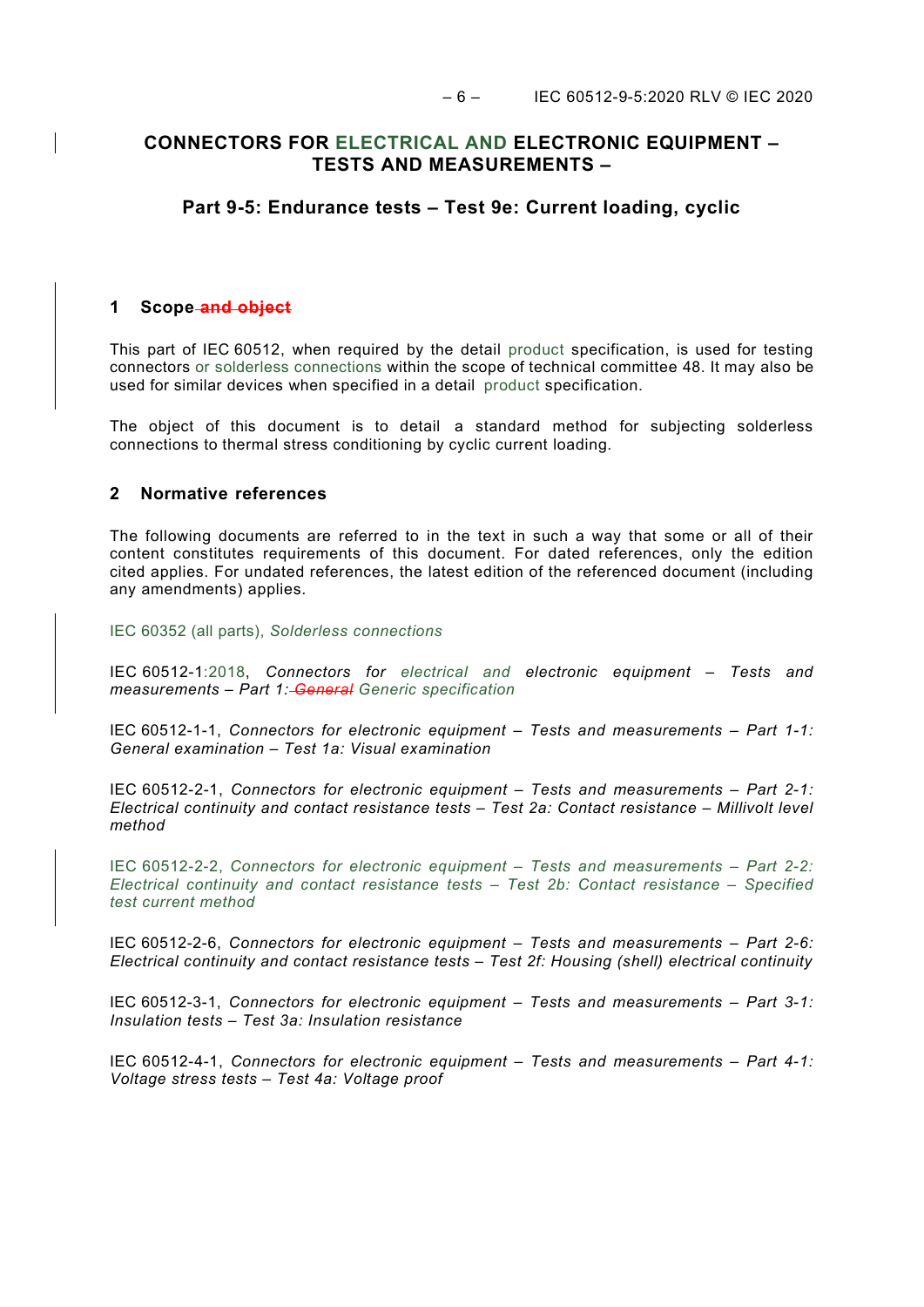

Edition 2.0 2020-06

# **INTERNATIONAL STANDARD**

# **NORME INTERNATIONALE**

**Connectors for electrical and electronic equipment – Tests and measurements – Part 9-5: Endurance tests – Test 9e: Current loading, cyclic** 

**Connecteurs pour équipements électriques et électroniques – Essais et mesures – Partie 9-5: Essais d'endurance – Essai 9e: Charge en courant, essai cyclique** 

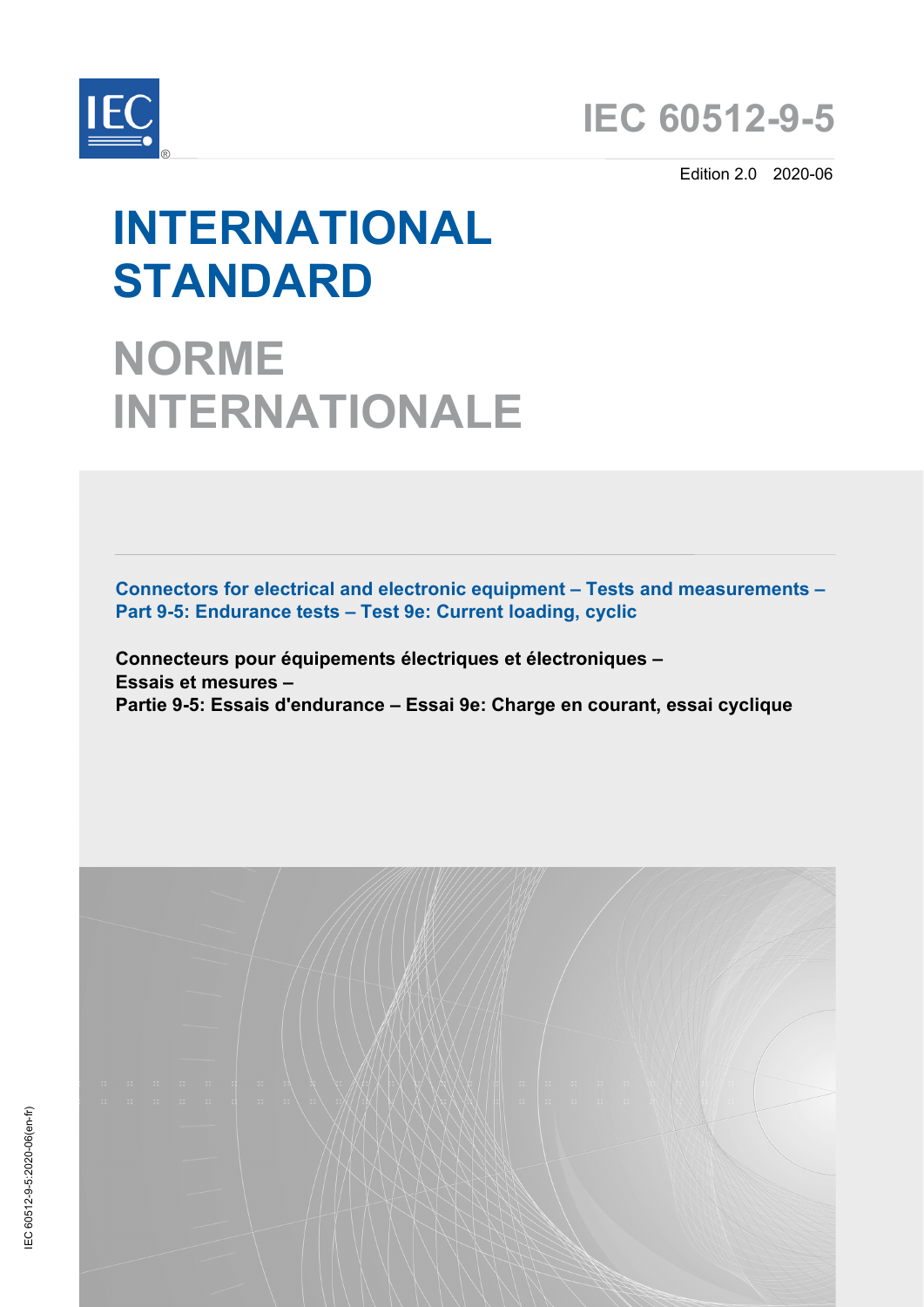# CONTENTS

| 1   |       |  |  |  |  |  |
|-----|-------|--|--|--|--|--|
| 2   |       |  |  |  |  |  |
| 3   |       |  |  |  |  |  |
| 4   |       |  |  |  |  |  |
| 4.1 |       |  |  |  |  |  |
|     | 4.2   |  |  |  |  |  |
|     | 4.3   |  |  |  |  |  |
| 5   |       |  |  |  |  |  |
|     | 5.1   |  |  |  |  |  |
|     | 5.2   |  |  |  |  |  |
|     | 5.3   |  |  |  |  |  |
|     | 5.3.1 |  |  |  |  |  |
|     | 5.3.2 |  |  |  |  |  |
|     | 5.3.3 |  |  |  |  |  |
|     | 5.4   |  |  |  |  |  |
|     | 5.5   |  |  |  |  |  |
| 6   |       |  |  |  |  |  |
|     |       |  |  |  |  |  |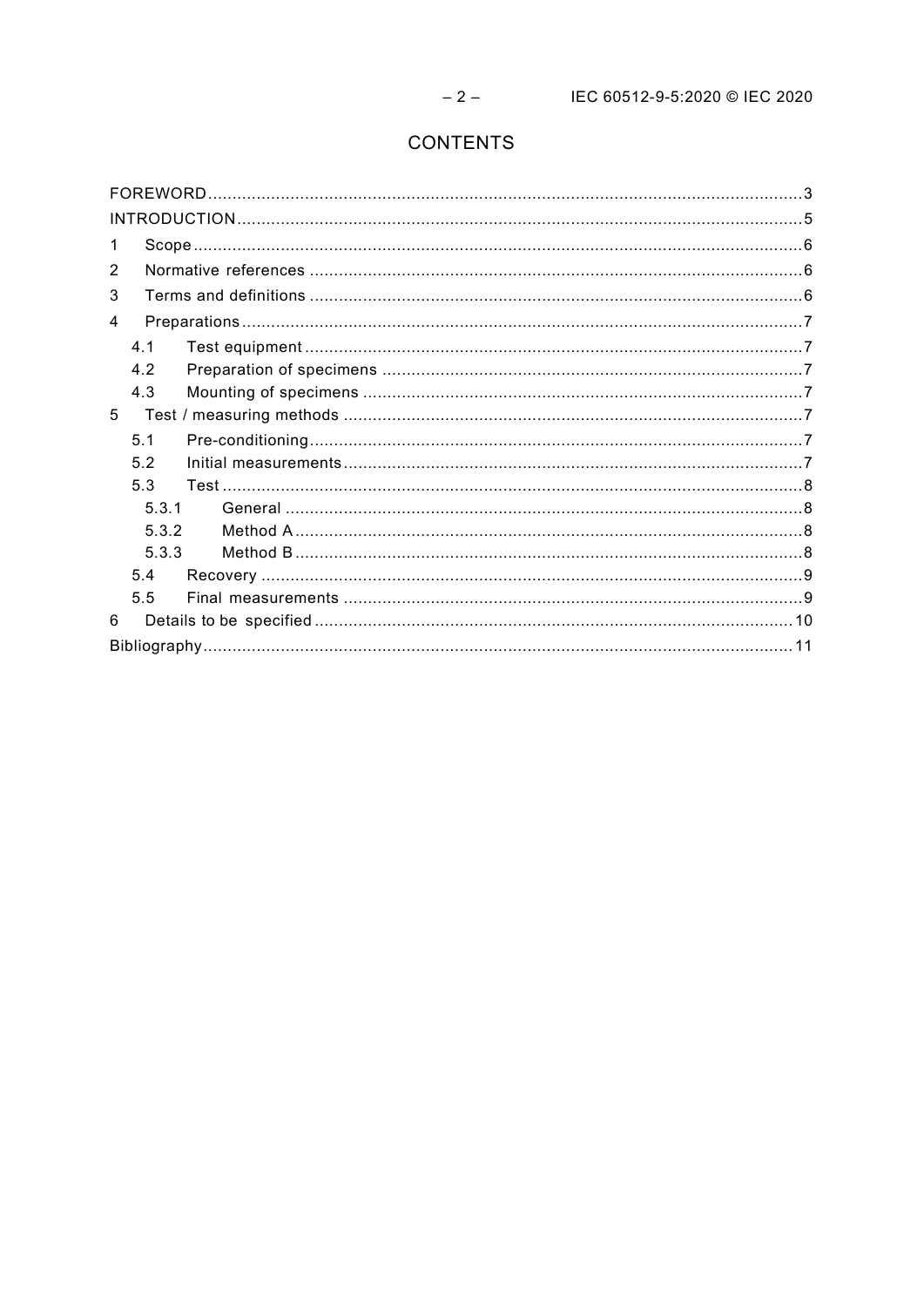## INTERNATIONAL ELECTROTECHNICAL COMMISSION

\_\_\_\_\_\_\_\_\_\_\_\_

# **CONNECTORS FOR ELECTRICAL AND ELECTRONIC EQUIPMENT – TESTS AND MEASUREMENTS –**

#### **Part 9-5: Endurance tests – Test 9e: Current loading, cyclic**

#### FOREWORD

- <span id="page-8-0"></span>1) The International Electrotechnical Commission (IEC) is a worldwide organization for standardization comprising all national electrotechnical committees (IEC National Committees). The object of IEC is to promote international co-operation on all questions concerning standardization in the electrical and electronic fields. To this end and in addition to other activities, IEC publishes International Standards, Technical Specifications, Technical Reports, Publicly Available Specifications (PAS) and Guides (hereafter referred to as "IEC Publication(s)"). Their preparation is entrusted to technical committees; any IEC National Committee interested in the subject dealt with may participate in this preparatory work. International, governmental and nongovernmental organizations liaising with the IEC also participate in this preparation. IEC collaborates closely with the International Organization for Standardization (ISO) in accordance with conditions determined by agreement between the two organizations.
- 2) The formal decisions or agreements of IEC on technical matters express, as nearly as possible, an international consensus of opinion on the relevant subjects since each technical committee has representation from all interested IEC National Committees.
- 3) IEC Publications have the form of recommendations for international use and are accepted by IEC National Committees in that sense. While all reasonable efforts are made to ensure that the technical content of IEC Publications is accurate, IEC cannot be held responsible for the way in which they are used or for any misinterpretation by any end user.
- 4) In order to promote international uniformity, IEC National Committees undertake to apply IEC Publications transparently to the maximum extent possible in their national and regional publications. Any divergence between any IEC Publication and the corresponding national or regional publication shall be clearly indicated in the latter.
- 5) IEC itself does not provide any attestation of conformity. Independent certification bodies provide conformity assessment services and, in some areas, access to IEC marks of conformity. IEC is not responsible for any services carried out by independent certification bodies.
- 6) All users should ensure that they have the latest edition of this publication.
- 7) No liability shall attach to IEC or its directors, employees, servants or agents including individual experts and members of its technical committees and IEC National Committees for any personal injury, property damage or other damage of any nature whatsoever, whether direct or indirect, or for costs (including legal fees) and expenses arising out of the publication, use of, or reliance upon, this IEC Publication or any other IEC Publications.
- 8) Attention is drawn to the Normative references cited in this publication. Use of the referenced publications is indispensable for the correct application of this publication.
- 9) Attention is drawn to the possibility that some of the elements of this IEC Publication may be the subject of patent rights. IEC shall not be held responsible for identifying any or all such patent rights.

International Standard IEC 60512-9-5 has been prepared by subcommittee 48B: Electrical connectors, of IEC technical committee 48: Electrical connectors and mechanical structures for electrical and electronic equipment.

This second edition cancels and replaces the first edition published in 2010. This edition constitutes a technical revision.

This edition includes the following significant technical changes with respect to the previous edition:

- added method B and renamed the former test method as method A, to provide an alternative with more adjustable time "ON" and "OFF" for products with larger thermal mass;
- added introduction to provide background of this revision;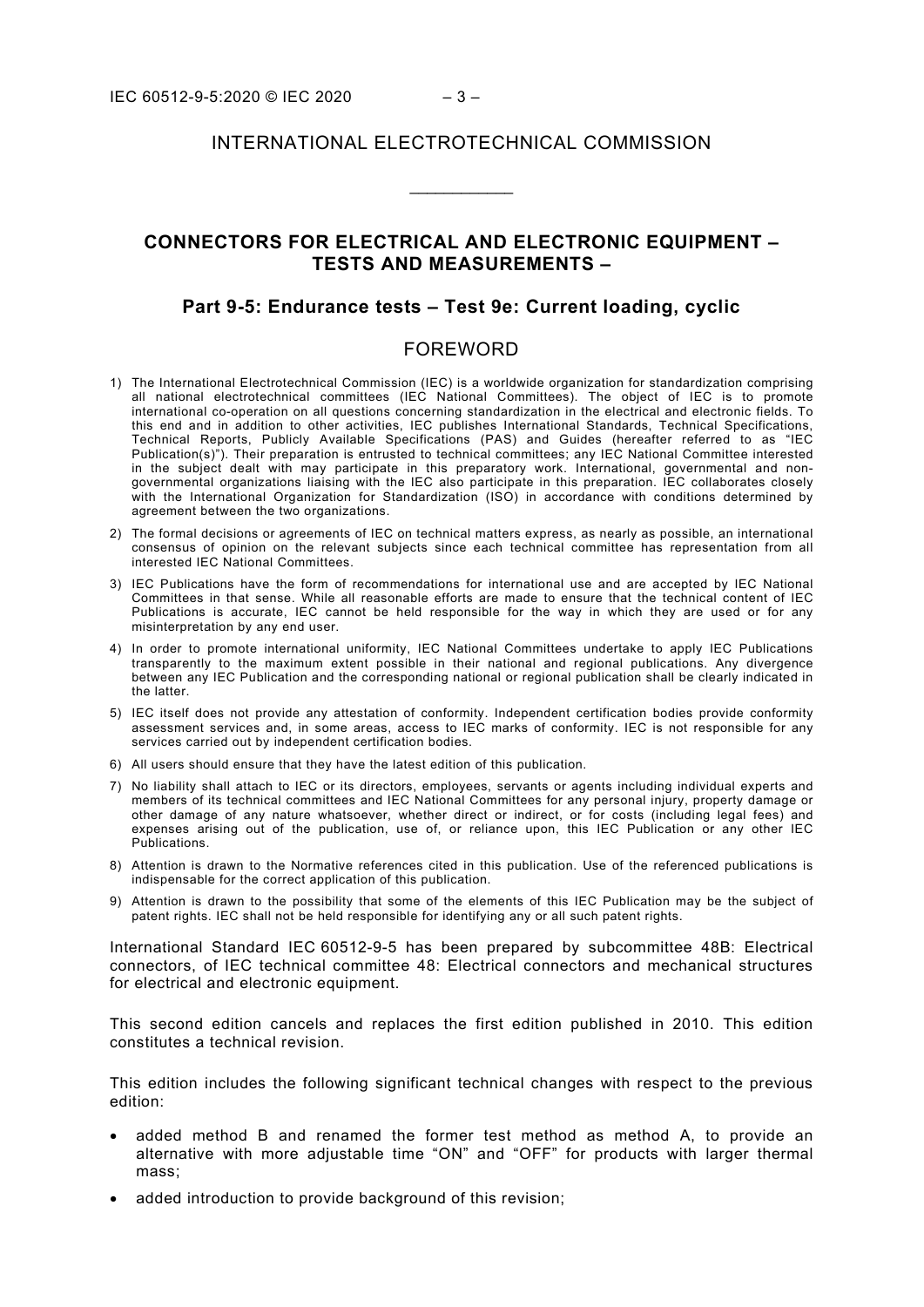The text of this International Standard is based on the following documents:

| <b>FDIS</b>   | Report on voting |
|---------------|------------------|
| 48B/2803/FDIS | 48B/2819/RVD     |

Full information on the voting for the approval of this International Standard can be found in the report on voting indicated in the above table.

This document has been drafted in accordance with the ISO/IEC Directives, Part 2.

A list of all parts in the IEC 60512 series, published under the general title *Connectors for electrical and electronic equipment – Tests and measurements*, can be found on the IEC website.

The committee has decided that the contents of this document will remain unchanged until the stability date indicated on the IEC website under "http://webstore.iec.ch" in the data related to the specific document. At this date, the document will be

- reconfirmed,
- withdrawn,
- replaced by a revised edition, or
- amended.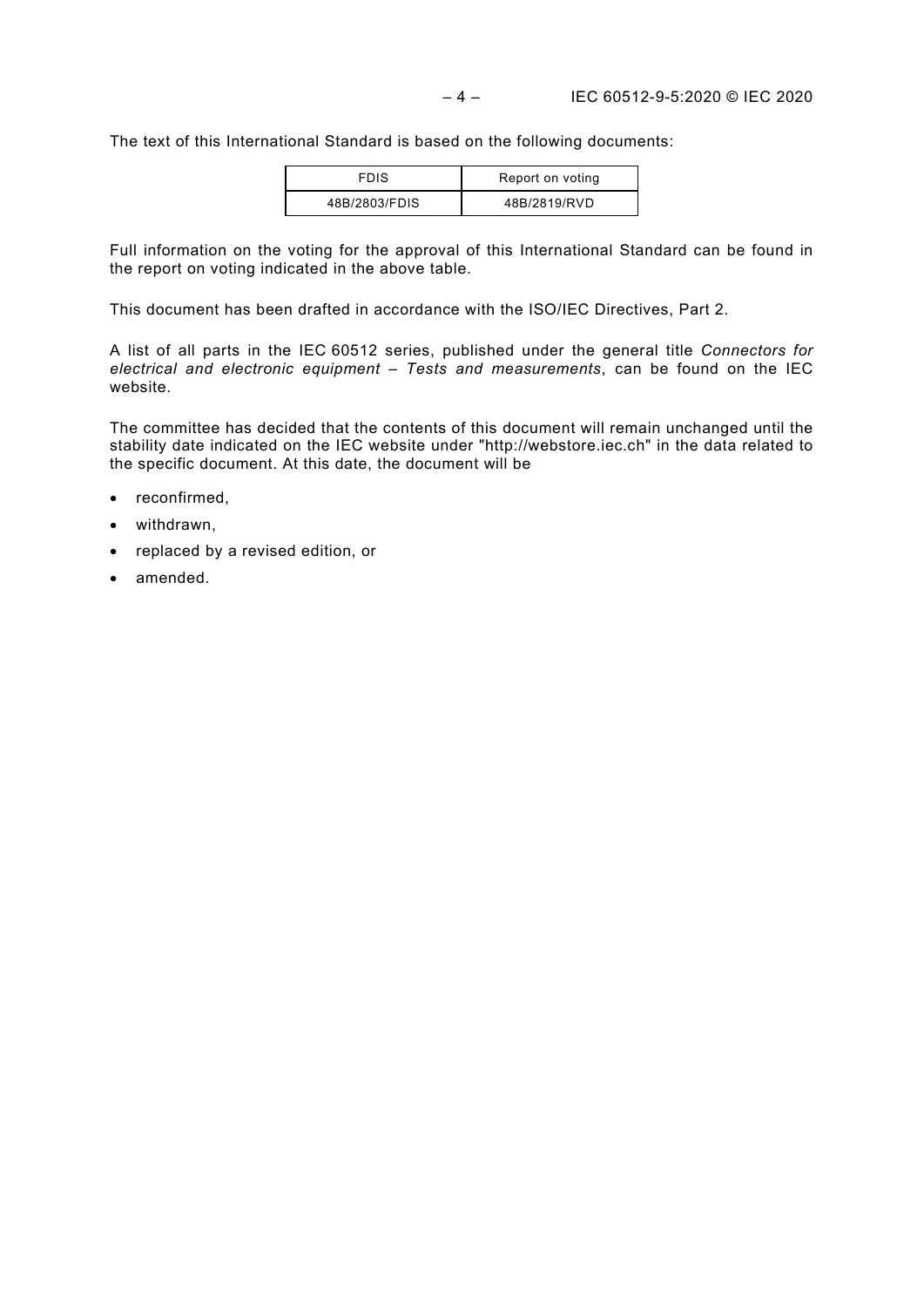## INTRODUCTION

<span id="page-10-0"></span>The object of this document is to detail a standard method for subjecting solderless connections to a thermal stress conditioning by cyclic current loading, in order to verify the right combination of conductor material, termination material and tool application – if any is required, in view of any possible creep phenomena that might lead to a reduction of performance of the solderless connection.

Although requiring electric power to apply the specified current loading, this test is an endurance test by thermal conditioning, whose aim is to submit specimens of connectors using solderless connections or of solderless connections to a repeated cycling between ambient temperature (normal laboratory conditions) and the upper limiting temperature (ULT) specified for the connector or solderless connection, either by the detail product specification or the manufacturer specification, or by the default values provided in the relevant part of IEC 60352 series.

The way the solderless connection under test acts is affected both by the solderless termination design and material and the attached conductor size and material, as well as by any tool applied to produce the connection, with all relevant settings and accessories as specified for the particular combination of termination and conductor.

Time "ON" represents the "heating" interval necessary to reach the ULT from ambient temperature, time "OFF" represents the "cooling" interval, necessary to cool down the specimen to ambient temperature. The sum of these intervals represents a cycle. Due to the various nature of a solderless connection in terms of size and thermal inertia of the termination and of the attached conductor, the traditional method with fixed duty cycle duration it is not always suitable.

For this reason, two methods are now provided to perform this test:

- method A is the traditional one, with time "ON" of 45 min and time "OFF" of 15 min, that has proven suitable for small-sized solderless connections, e.g. connections employing conductors with cross-sectional area less than or equal to 10 mm<sup>2</sup>. However, even in such cases, depending on the thermal mass of the termination or the conductor (e.g. for a crimped connection), method B may be preferable;
- method B is with time "ON" or time "OFF" to be determined experimentally by the first test cycle. Moreover, heating time by current load may be even abbreviated by increasing and controlling the current load, whereas cooling may be accelerated too, by forced air cooling. Because the number of repeated cycles is the primary factor affecting the severity of this test, long duration times at ULT (highest temperature) and ambient temperature (lowest temperature) may not be necessary for the purpose of this test. This method is suitable for large-sized solderless connections, e.g. connections employing conductors with crosssectional area larger than 10 mm2.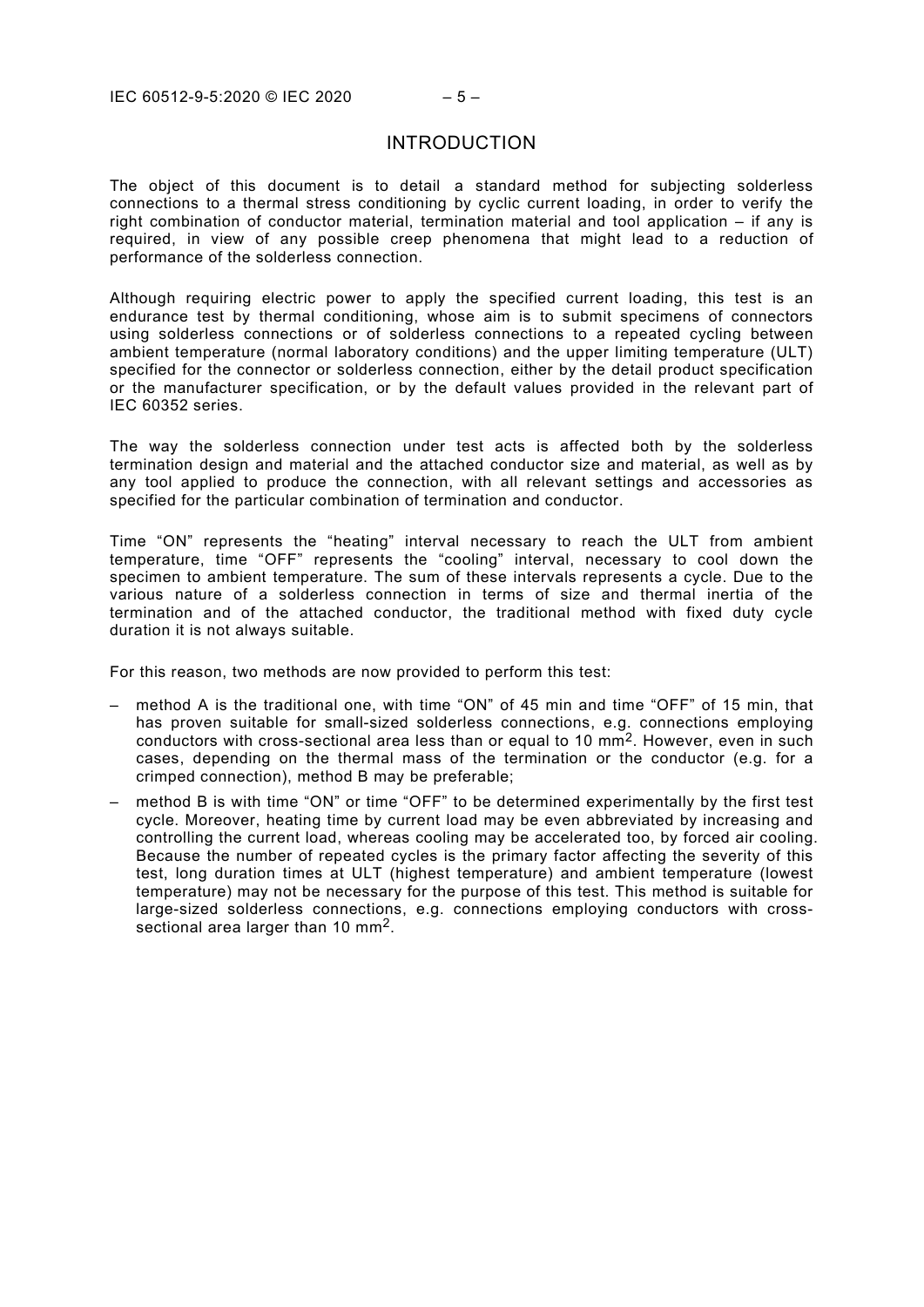# **CONNECTORS FOR ELECTRICAL AND ELECTRONIC EQUIPMENT – TESTS AND MEASUREMENTS –**

## **Part 9-5: Endurance tests – Test 9e: Current loading, cyclic**

#### <span id="page-11-0"></span>**1 Scope**

This part of IEC 60512, when required by the detail product specification, is used for testing connectors or solderless connections within the scope of technical committee 48. It may also be used for similar devices when specified in a detail product specification.

The object of this document is to detail a standard method for subjecting solderless connections to thermal stress conditioning by cyclic current loading.

#### <span id="page-11-1"></span>**2 Normative references**

The following documents are referred to in the text in such a way that some or all of their content constitutes requirements of this document. For dated references, only the edition cited applies. For undated references, the latest edition of the referenced document (including any amendments) applies.

IEC 60352 (all parts), *Solderless connections*

IEC 60512-1:2018, *Connectors for electrical and electronic equipment – Tests and measurements – Part 1: Generic specification*

IEC 60512-1-1, *Connectors for electronic equipment – Tests and measurements – Part 1-1: General examination – Test 1a: Visual examination*

IEC 60512-2-1, *Connectors for electronic equipment – Tests and measurements – Part 2-1: Electrical continuity and contact resistance tests – Test 2a: Contact resistance – Millivolt level method*

IEC 60512-2-2, *Connectors for electronic equipment – Tests and measurements – Part 2-2: Electrical continuity and contact resistance tests – Test 2b: Contact resistance – Specified test current method*

IEC 60512-2-6, *Connectors for electronic equipment – Tests and measurements – Part 2-6: Electrical continuity and contact resistance tests – Test 2f: Housing (shell) electrical continuity*

IEC 60512-3-1, *Connectors for electronic equipment – Tests and measurements – Part 3-1: Insulation tests – Test 3a: Insulation resistance*

<span id="page-11-2"></span>IEC 60512-4-1, *Connectors for electronic equipment – Tests and measurements – Part 4-1: Voltage stress tests – Test 4a: Voltage proof*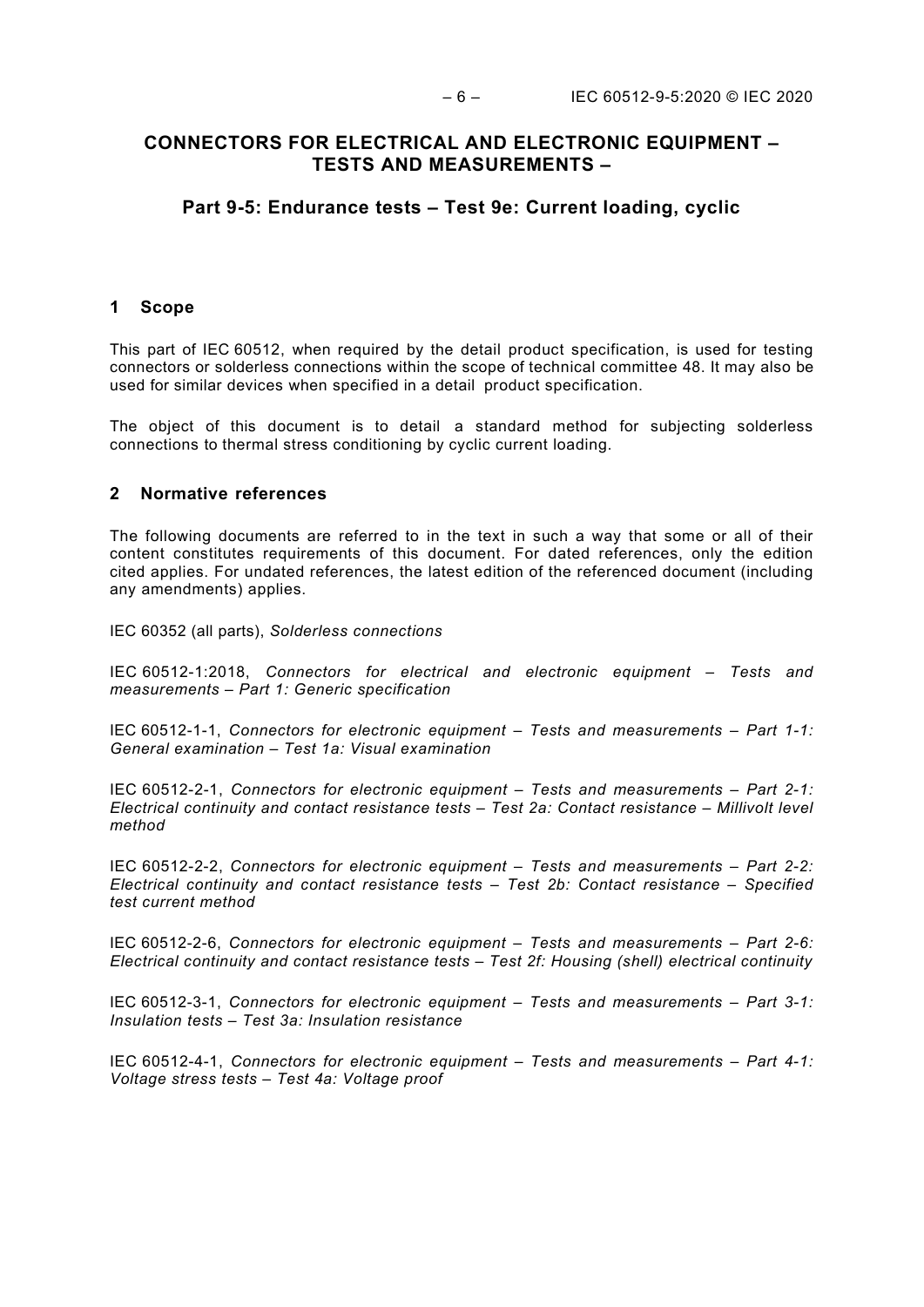# SOMMAIRE

| 1              |       |  |  |  |  |  |
|----------------|-------|--|--|--|--|--|
| 2              |       |  |  |  |  |  |
| 3              |       |  |  |  |  |  |
| 4              |       |  |  |  |  |  |
| 4 <sub>1</sub> |       |  |  |  |  |  |
|                | 4.2   |  |  |  |  |  |
|                | 4.3   |  |  |  |  |  |
| 5              |       |  |  |  |  |  |
|                | 5.1   |  |  |  |  |  |
|                | 5.2   |  |  |  |  |  |
|                | 5.3   |  |  |  |  |  |
|                | 5.3.1 |  |  |  |  |  |
|                | 5.3.2 |  |  |  |  |  |
|                | 5.3.3 |  |  |  |  |  |
|                | 5.4   |  |  |  |  |  |
|                | 5.5   |  |  |  |  |  |
| 6              |       |  |  |  |  |  |
|                |       |  |  |  |  |  |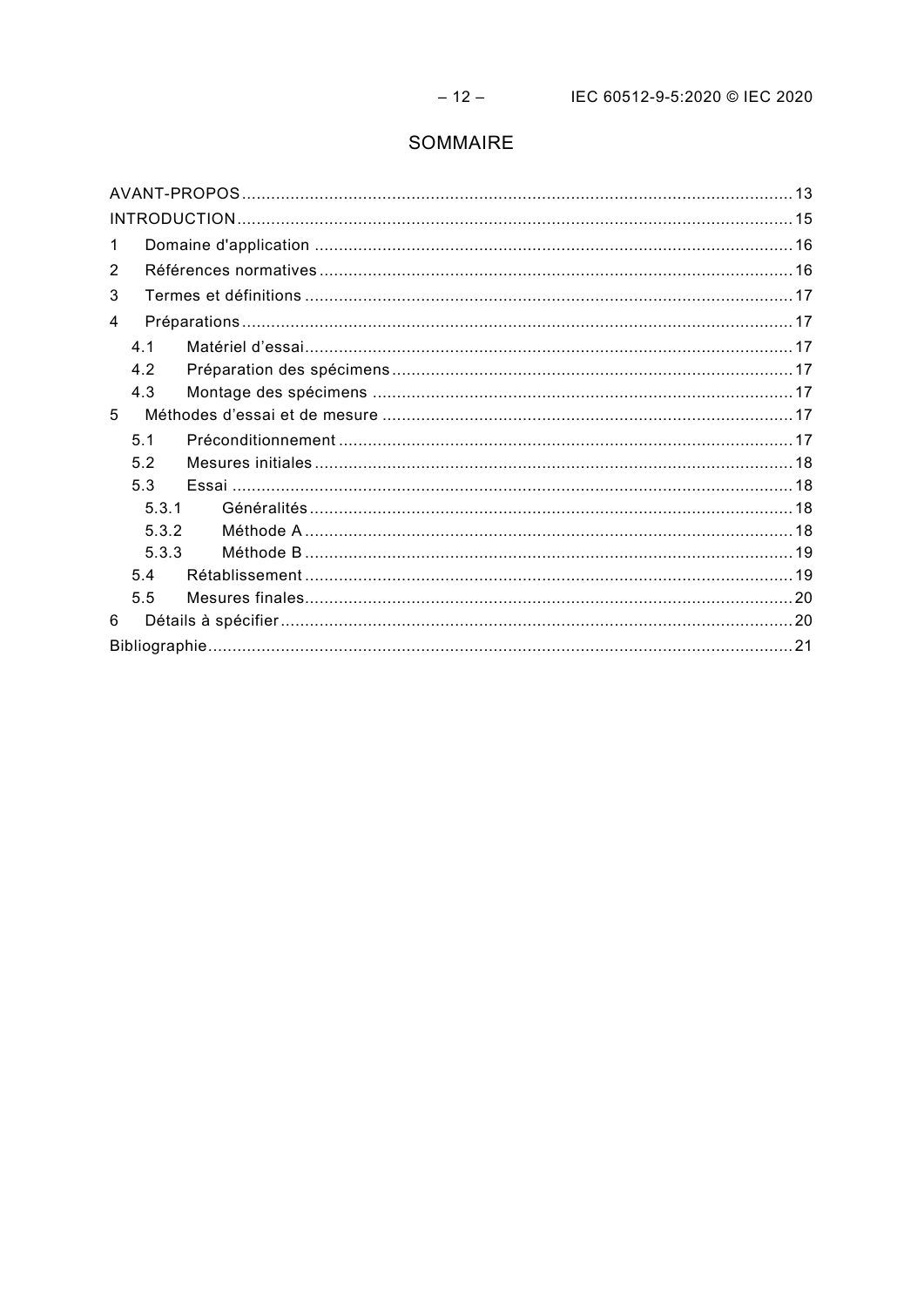## COMMISSION ÉLECTROTECHNIQUE INTERNATIONALE

\_\_\_\_\_\_\_\_\_\_\_\_

# **CONNECTEURS POUR ÉQUIPEMENTS ÉLECTRIQUES ET ÉLECTRONIQUES – ESSAIS ET MESURES –**

# **Partie 9-5: Essais d'endurance – Essai 9e: Charge en courant, essai cyclique**

## AVANT-PROPOS

- <span id="page-13-0"></span>1) La Commission Electrotechnique Internationale (IEC) est une organisation mondiale de normalisation composée de l'ensemble des comités électrotechniques nationaux (Comités nationaux de l'IEC). L'IEC a pour objet de favoriser la coopération internationale pour toutes les questions de normalisation dans les domaines de l'électricité et de l'électronique. A cet effet, l'IEC – entre autres activités – publie des Normes internationales, des Spécifications techniques, des Rapports techniques, des Spécifications accessibles au public (PAS) et des Guides (ci-après dénommés "Publication(s) de l'IEC"). Leur élaboration est confiée à des comités d'études, aux travaux desquels tout Comité national intéressé par le sujet traité peut participer. Les organisations internationales, gouvernementales et non gouvernementales, en liaison avec l'IEC, participent également aux travaux. L'IEC collabore étroitement avec l'Organisation Internationale de Normalisation (ISO), selon des conditions fixées par accord entre les deux organisations.
- 2) Les décisions ou accords officiels de l'IEC concernant les questions techniques représentent, dans la mesure du possible, un accord international sur les sujets étudiés, étant donné que les Comités nationaux de l'IEC intéressés sont représentés dans chaque comité d'études.
- 3) Les Publications de l'IEC se présentent sous la forme de recommandations internationales et sont agréées comme telles par les Comités nationaux de l'IEC. Tous les efforts raisonnables sont entrepris afin que l'IEC s'assure de l'exactitude du contenu technique de ses publications; l'IEC ne peut pas être tenue responsable de l'éventuelle mauvaise utilisation ou interprétation qui en est faite par un quelconque utilisateur final.
- 4) Dans le but d'encourager l'uniformité internationale, les Comités nationaux de l'IEC s'engagent, dans toute la mesure possible, à appliquer de façon transparente les Publications de l'IEC dans leurs publications nationales et régionales. Toutes divergences entre toutes Publications de l'IEC et toutes publications nationales ou régionales correspondantes doivent être indiquées en termes clairs dans ces dernières.
- 5) L'IEC elle-même ne fournit aucune attestation de conformité. Des organismes de certification indépendants fournissent des services d'évaluation de conformité et, dans certains secteurs, accèdent aux marques de conformité de l'IEC. L'IEC n'est responsable d'aucun des services effectués par les organismes de certification indépendants.
- 6) Tous les utilisateurs doivent s'assurer qu'ils sont en possession de la dernière édition de cette publication.
- 7) Aucune responsabilité ne doit être imputée à l'IEC, à ses administrateurs, employés, auxiliaires ou mandataires, y compris ses experts particuliers et les membres de ses comités d'études et des Comités nationaux de l'IEC, pour tout préjudice causé en cas de dommages corporels et matériels, ou de tout autre dommage de quelque nature que ce soit, directe ou indirecte, ou pour supporter les coûts (y compris les frais de justice) et les dépenses découlant de la publication ou de l'utilisation de cette Publication de l'IEC ou de toute autre Publication de l'IEC, ou au crédit qui lui est accordé.
- 8) L'attention est attirée sur les références normatives citées dans cette publication. L'utilisation de publications référencées est obligatoire pour une application correcte de la présente publication.
- 9) L'attention est attirée sur le fait que certains des éléments de la présente publication de l'IEC peuvent faire l'objet de droits de brevet. L'IEC ne saurait être tenue pour responsable de ne pas avoir identifié de tels droits de brevets et averti de leur existence.

La Norme internationale IEC 60512-9-5 a été établie par le sous-comité 48B: Connecteurs électriques, du comité d'études 48 de l'IEC: Connecteurs électriques et structures mécaniques pour les équipements électriques et électroniques.

Cette deuxième édition annule et remplace la première édition, parue en 2010, dont elle constitue une révision technique.

La présente édition inclut les modifications techniques majeures suivantes par rapport à l'édition précédente: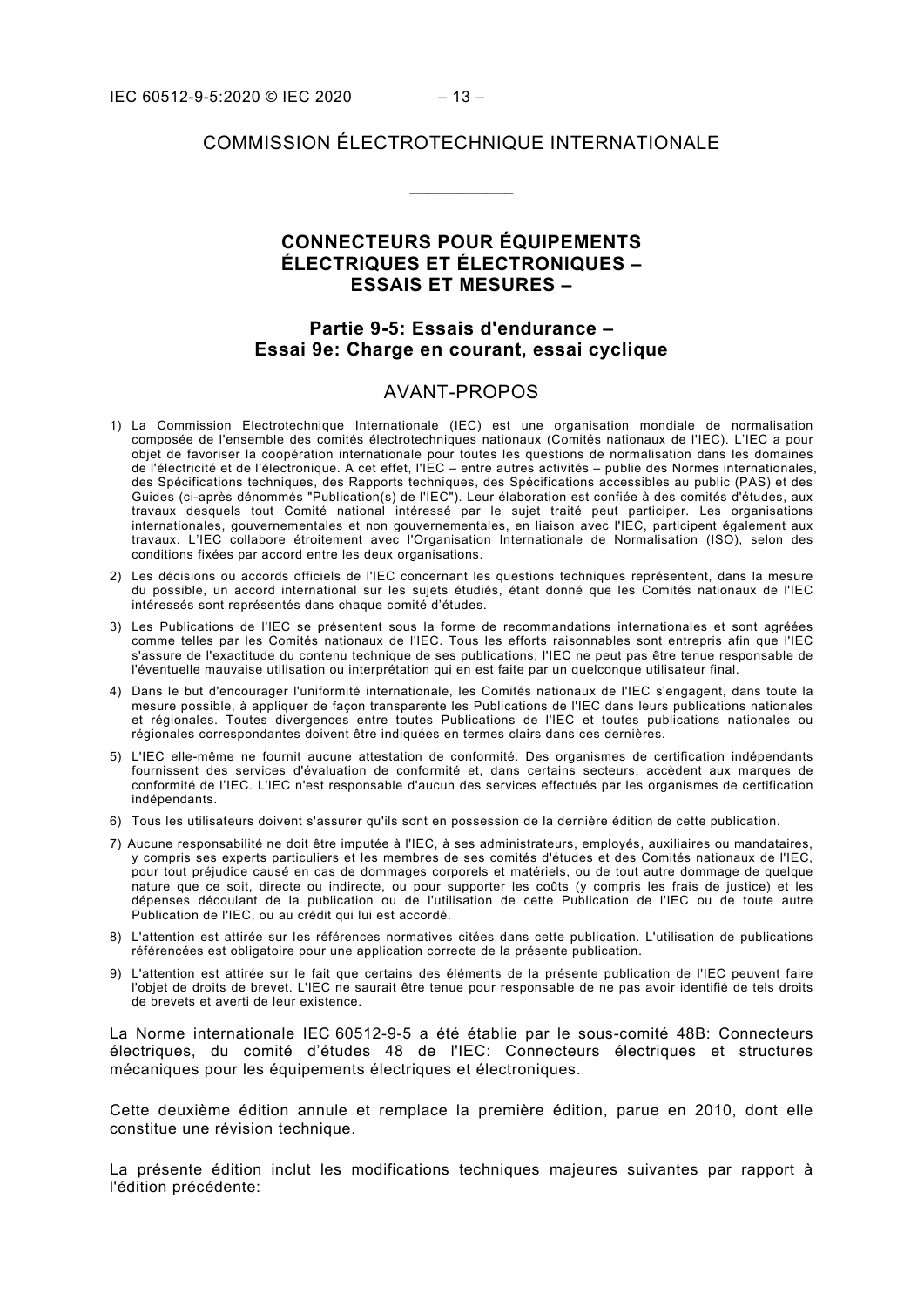- introduction de la méthode B pour fournir une alternative avec des durées d'activation et de désactivation ajustables pour les produits de masse thermique plus élevée. L'ancienne méthode devient la méthode A;
- ajout d'une introduction pour présenter cette révision;

Le texte de cette Norme internationale est issu des documents suivants:

| <b>FDIS</b>   | Rapport de vote |
|---------------|-----------------|
| 48B/2803/FDIS | 48B/2819/RVD    |

Le rapport de vote indiqué dans le tableau ci-dessus donne toute information sur le vote ayant abouti à l'approbation de cette Norme internationale.

Ce document a été rédigé selon les Directives ISO/IEC, Partie 2.

Une liste de toutes les parties de la série IEC 60512, publiées sous le titre général *Connecteurs pour équipements électriques et électroniques – Essais et mesures,* peut être consultée sur le site web de l'IEC.

Le comité a décidé que le contenu de ce document ne sera pas modifié avant la date de stabilité indiquée sur le site web de l'IEC sous "http://webstore.iec.ch" dans les données relatives au document recherché. A cette date, le document sera

- reconduit,
- supprimé,
- remplacé par une édition révisée, ou
- amendé.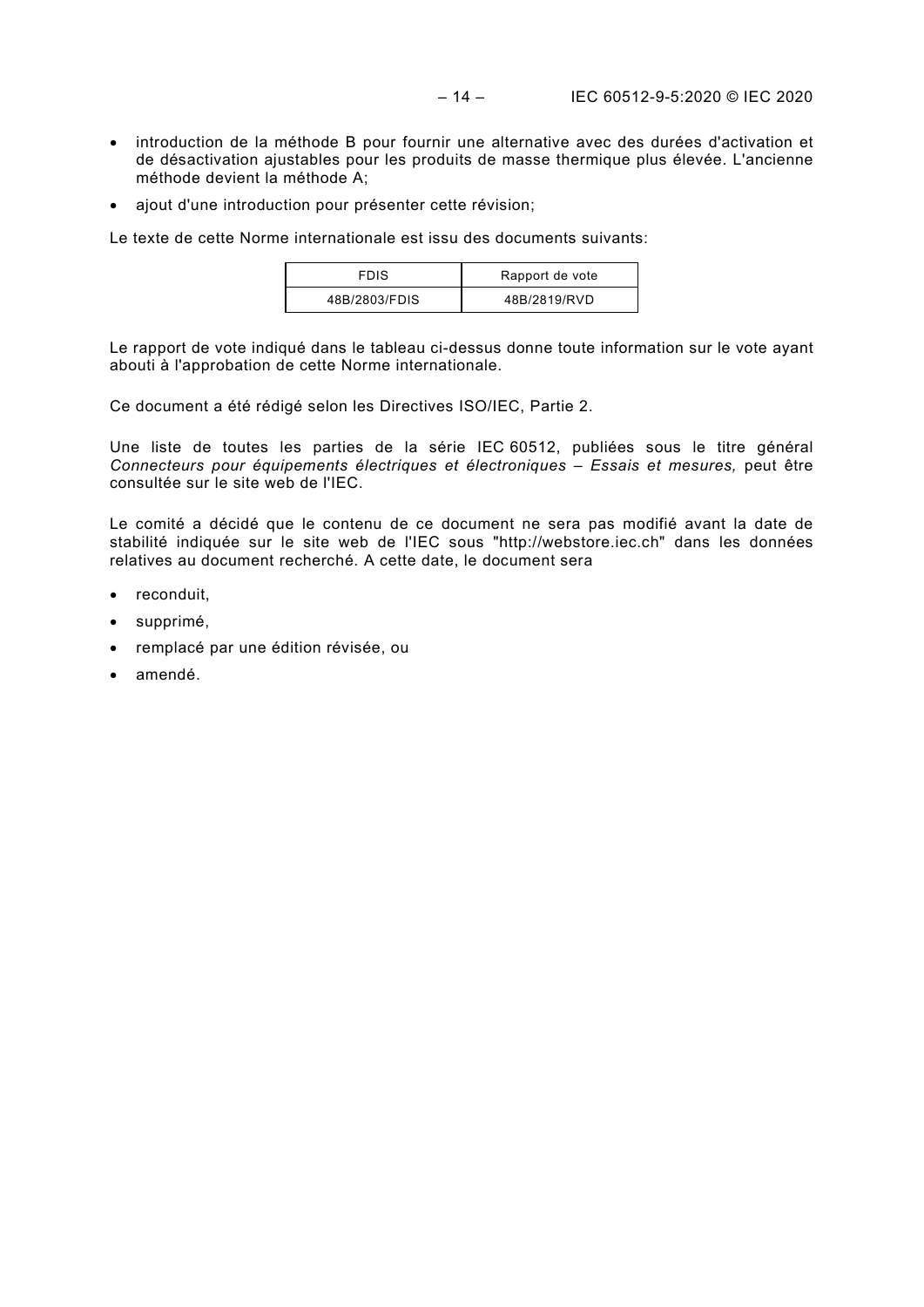### INTRODUCTION

<span id="page-15-0"></span>Le présent document a pour objet de définir une méthode normalisée pour soumettre des connexions sans soudure à une contrainte thermique appliquée au moyen d'une charge en courant de façon cyclique afin de vérifier la bonne combinaison de matériaux pour les conducteurs, de matériaux pour les sorties et d'outils, si des outils sont exigés pour l'application, afin de tenir compte d'un possible phénomène de fluage qui pourrait entraîner une diminution des performances de la connexion sans soudure.

Bien que de l'énergie électrique soit exigée pour appliquer la charge en courant spécifiée, cet essai est un essai d'endurance par conditionnement thermique, dont le but est de soumettre des spécimens de connecteurs utilisant des connexions sans soudure ou des spécimens de connexions sans soudure à des cycles répétés de températures allant de la température ambiante (conditions normales de laboratoire) à la température limite supérieure (ULT: *Upper Limiting Temperature*) spécifiées pour le connecteur ou la connexion sans soudure, soit dans la spécification particulière de produit, soit dans la spécification du fabricant, soit par les valeurs par défaut indiquées dans la partie applicable de la série IEC 60352.

Le comportement d'une connexion sans soudure en essai est affecté à la fois par la conception et le matériau des sorties sans soudure et par la taille et le matériau du conducteur attaché, mais aussi par n'importe quel outil utilisé pour réaliser la connexion, avec tous les réglages et accessoires applicables spécifiés pour la combinaison particulière de sortie et de conducteur.

La durée d'activation représente les intervalles de "chauffage" nécessaires pour atteindre la température limite supérieure depuis la température ambiante et la durée de désactivation représente les intervalles de "refroidissement" nécessaires pour refroidir le spécimen jusqu'à la température ambiante. La somme de ces intervalles représente un cycle. En raison des natures variées des connexions sans soudure en termes de taille et d'inertie thermique de la sortie et du conducteur attaché, la méthode traditionnelle avec une durée fixe de cycle de service n'est pas toujours appropriée.

Pour cette raison, deux méthodes sont maintenant prévues pour réaliser cet essai:

- la méthode A est la méthode traditionnelle, avec une durée d'activation de 45 min et une durée de désactivation de 15 min. Elle s'est montrée appropriée pour les connexions sans soudure de petite taille, par exemple des connexions utilisant des conducteurs dont l'aire de la section est inférieure ou égale à 10 mm2. Toutefois, même dans ce cas, en fonction de la masse thermique de la sortie ou du conducteur (par exemple pour une connexion sertie), la méthode B peut être la méthode préférentielle;
- la méthode B est la méthode dans laquelle les durées d'activation et de désactivation sont à déterminer expérimentalement par le premier cycle d'essai. En outre, le temps de chauffage par charge en courant peut être réduit en augmentant et en contrôlant la charge en courant, et le temps de refroidissement peut être réduit en appliquant une ventilation forcée. Puisque le nombre de cycles répétés est le principal facteur affectant la sévérité de cet essai, de longues durées à la température limite supérieure (température la plus élevée) et à la température ambiante (température la plus faible) peuvent ne pas être nécessaires dans le cadre de cet essai. Cette méthode convient aux connexions sans soudure de grande taille, par exemple les connexions utilisant des conducteurs dont l'aire de la section est supérieure à 10 mm2.